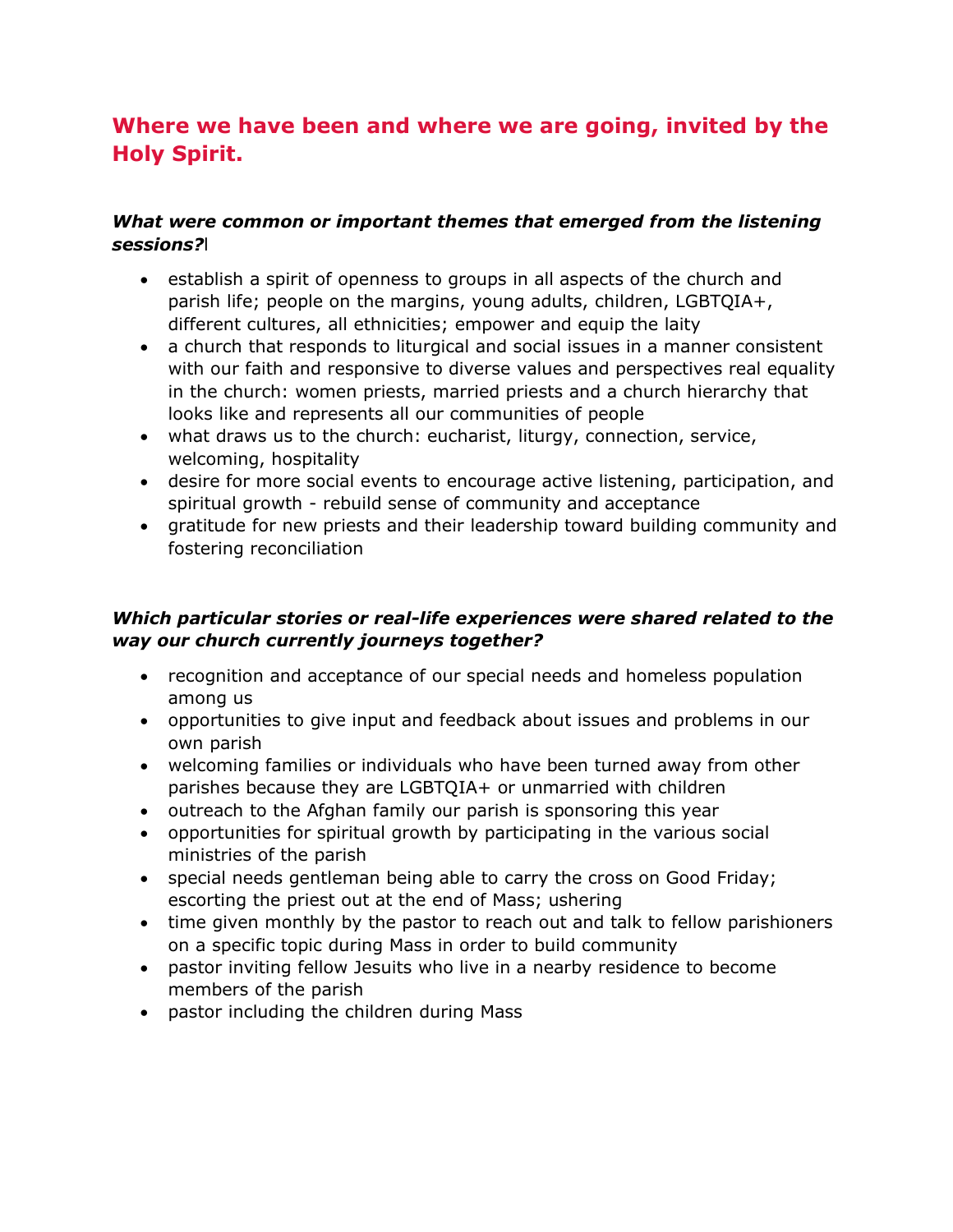## *What dreams, desires, and aspirations for our Church were expressed by participants?*

- welcoming, inclusive, and accessible church with ASL signers at more Masses
- more involvement of the laity in decision-making
- a Church hierarchy that is open and responsive to the needs and desires of its people, such as the ordination of women as priests and the reinstatement of married priests
- increased participation by young people and families
- seek to understand why young people have left the Church or are not participating
- make the Church more relevant and desirable to young people
- opportunities for youth and adult faith formation to deepen one's spirituality
- parishioners' discernment of their gifts and using them to serve the parish and the broader community
- development of a true sense of community by getting to know one another and being available to serve one another
- connect and journey in hope together
- being more inclusive of women in general and LGBTQIA+ folks
- more women homilists
- be more inclusive of different cultures

# *What challenges or opportunities do these reflections pose as we journey together?*

- mission at St. Leo should focus on acceptance
- engagement through prayer and service
- being open to new and different ways of doing things; serving the marginalized
- be accommodating, inclusive, and welcoming to ALL, including those with special needs, those we may not know, different cultures
- the patriarchal hierarchy is problematic; put more women in leadership positions
- more lay participation
- keep politics out of church
- COVID challenges have impacted togetherness, feelings of community, and the return of some parishioners, but we are starting to come out of it
- recognize the need for providing opportunities for developing relationships; create opportunities for people to talk with and listen to one another
- attract and engage young adults and families
- continue the healing process from past hurts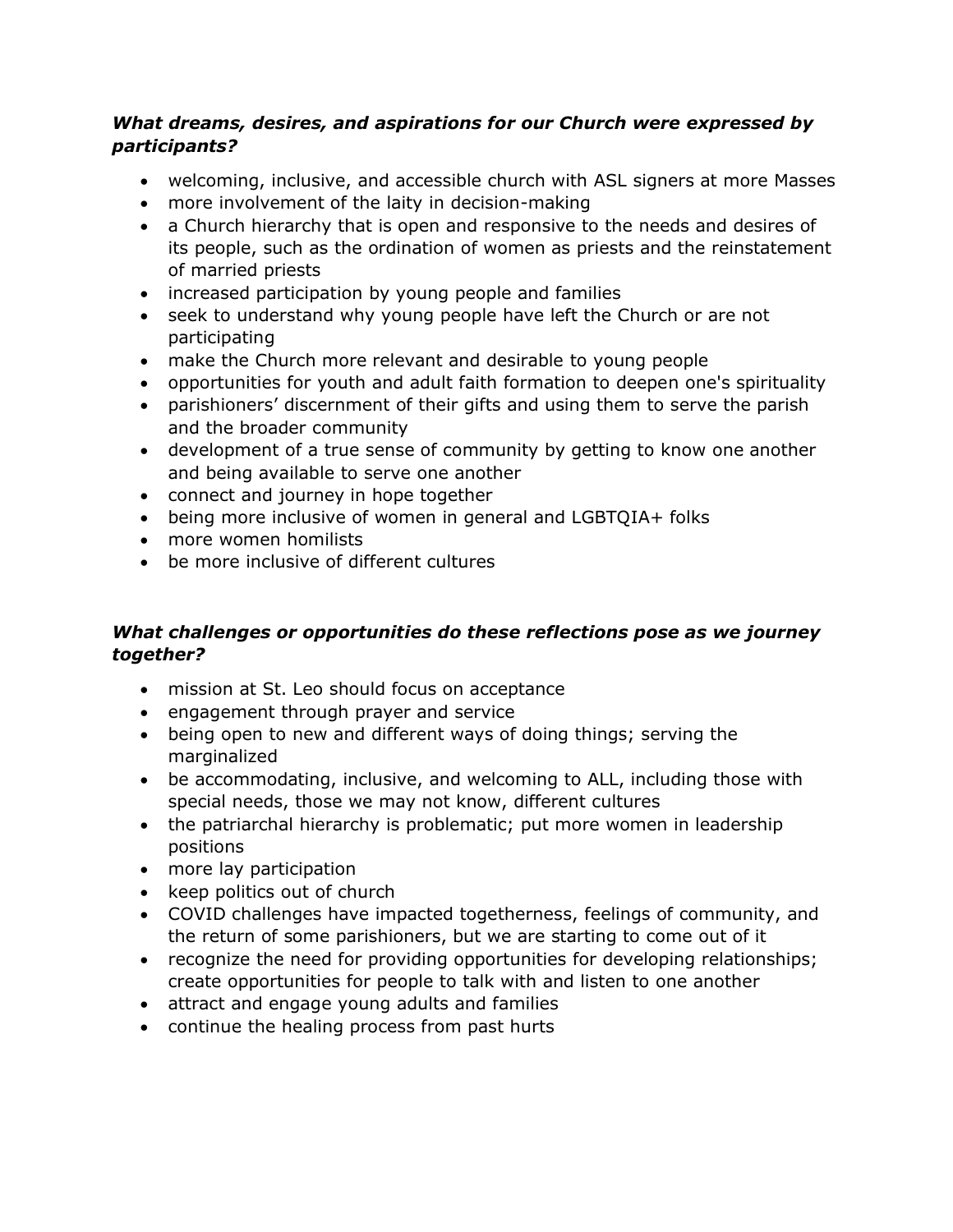#### *What did participants share related to the question of "what steps does the Holy Spirit invite us to take in order to grow in our journeying together"?*

- more opportunities for lay people to provide input and participate in decisionmaking in our local church and the greater church
- create a welcoming atmosphere in our parishes by recognizing and appreciating the various cultures in our parishes and the greater church
- continue with emphasis on social justice issues in our parish and the greater church, which enable us as individuals to grow in our spirituality
- recognition of the spirituality and leadership of women
- removal of barriers to marriage in the church
- need to allow for women priests and married men
- review and revise canon law to reflect our current society
- make space for strong relationship building
- full acceptance of those with special needs
- listen with the ears of our hearts more female homilists
- encourage people to come together again through the magnets of receiving the Body of Christ and offering fellowship

## *How many listening sessions did you have?*

5

# *Did you have different listening sessions for different groups?*

- three were in-person for all parishioners
- one was on Zoom for all parishioners
- one was for our L'Arche community, a group of developmentally delayed adults who live in community with able-bodied adults (we went directly to them)

# *Did you seek to invite unrecognized voices? If so, how?*

- We invited people via a Facebook page that has a wide variety of members.
- We invited L'Arche individually to be sure they got to participate.
- We also invited the staff from Nativity House and the Catholic Worker Community.
- We also invited our LGBTQIA+ community through our Pastoral Care commission.